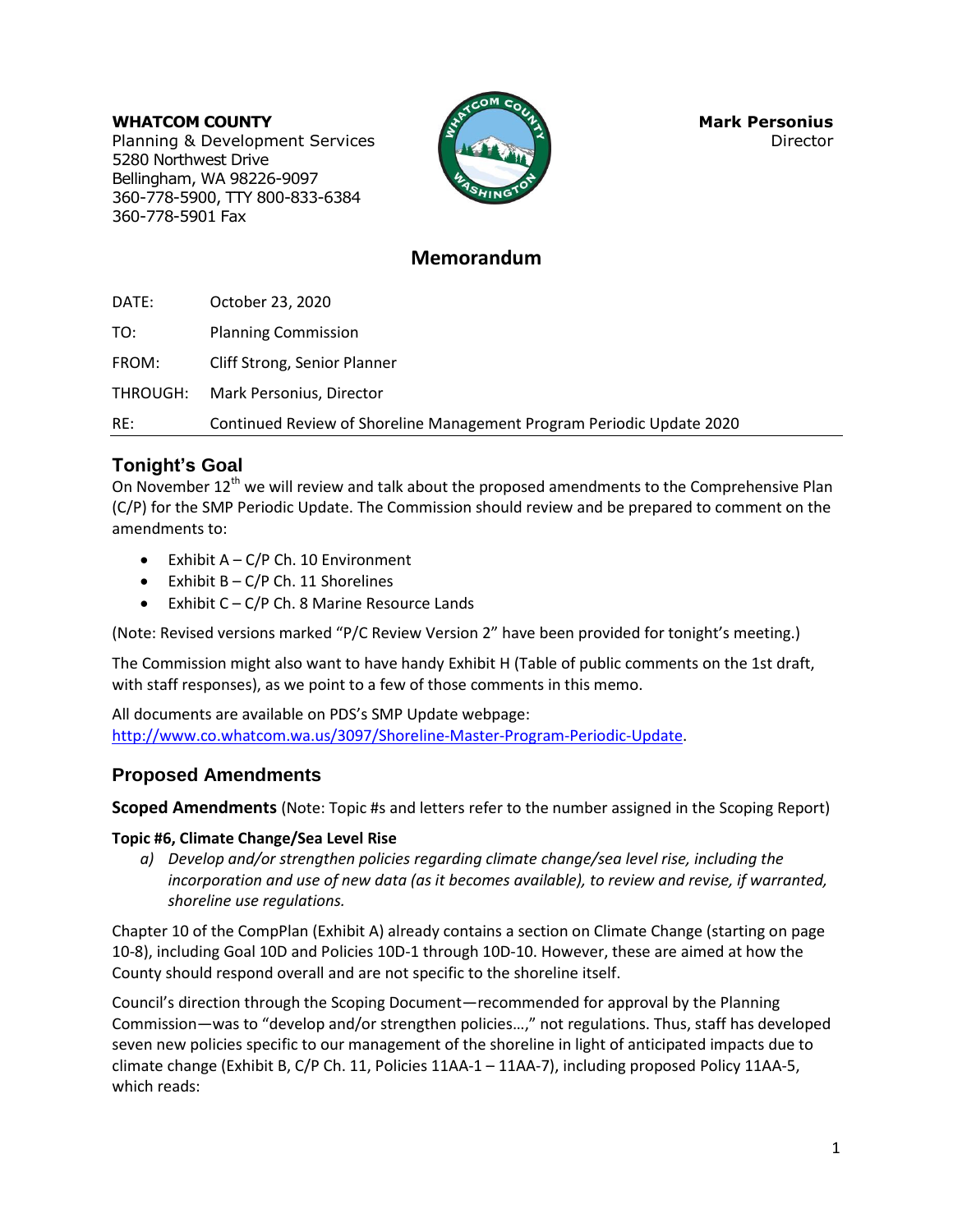"Whatcom County should periodically assess the best available sea level rise projections and incorporate them into future program updates, as relevant"

This policy specifically addresses "*the incorporation and use of new data (as it becomes available), to review and revise, if warranted, shoreline use regulations*."

We understand that some folks would like to see more directive policies<sup>1</sup>, as well as actual regulations<sup>2</sup>; however, before adopting (and then implementing) something along those lines, we'd need to know the details of likely sea level rise (location, elevation, magnitude, etc.). As we mentioned when the Commission and Council were scoping this project, staff anticipates the development of the CoSMoS model on which the City of Bellingham and Whatcom County Public Works are working, which should provide the Best Available Science to Whatcom County. The policies being introduced would set us up for developing regulations once this model is completed.

It should also be noted that in reviewing development proposals, Planning and Development Services already requires structures to be built above the anticipated flood/sea level rise stage through the County's critical area (i.e., geohazard/tsunami) and flood regulations.

Nonetheless, this is a policy decision and all comments are being forwarded to the Planning Commission and Council for their consideration.

## **Topic #8, Habitat**

l

*a) Reference WDFW and DNR's Shore Friendly Program*

We have amended C/P Policy 11I-2 (Exhibit B, page 11-11) to reference this program as an example of "voluntary and incentive-based public and private programs."

*c) Consider ways to improve protections for salmon and forage fish habitat*

Policy 11LL-4 in C/P Ch. 11 (Exhibit B, page 11-43) is proposed to be amended as one of the ways to support this directive by adding additional critical saltwater habitats to the list of where moorage structures ought to be avoided. Other amendments in support of this are included in the regulations, which the Commission will review at a future meeting.

### **Topic #9, Layout and Structure of the SMP**

*a) Reorganize the SMP, putting the background information, discussions, and goals and policies into the Comprehensive Plan as a chapter. Simplify the language as much as possible and remove redundancies.*

One of the biggest changes was to reorganize the SMP to shorten it and make it easier to use. One of the ways we're doing this is to move the SMP policies into the Comprehensive Plan. The SMP was already adopted by reference as part of the CompPlan; it just wasn't contained in it. However, in modern code construction, code normally doesn't contain policies (or appendices) as our current Title 23 does. Staff is proposing to create a new Chapter 11 of the CompPlan entitled "Shorelines" (Exhibit B). We have moved all the SMP policies from Title 23 (Exhibit D) as well as related policies from Chapter 10, Environment (Exhibit A), to this chapter, putting all the shoreline policies into one place. Thus, the amendments to Chapter 10 are mostly showing the deletion of policies that are moving to Chapter 11.

Most of the changes shown in C/P Ch. 11 (Exhibit B) are also in support of this effort. We have moved everything from Title 23 that appeared to be policy (rather than regulation) into this chapter. We've also

 $^{\rm 1}$  See Exhibit H, Public Comments FW/WEC01, FW/WEC02, WCPW07, WCPW08, & RES03

 $^{\text{2}}$  See Exhibit H, Public Comments FW/WEC12, FW/WEC21, WCPW08, WCPW09, WCPW10, & RES03.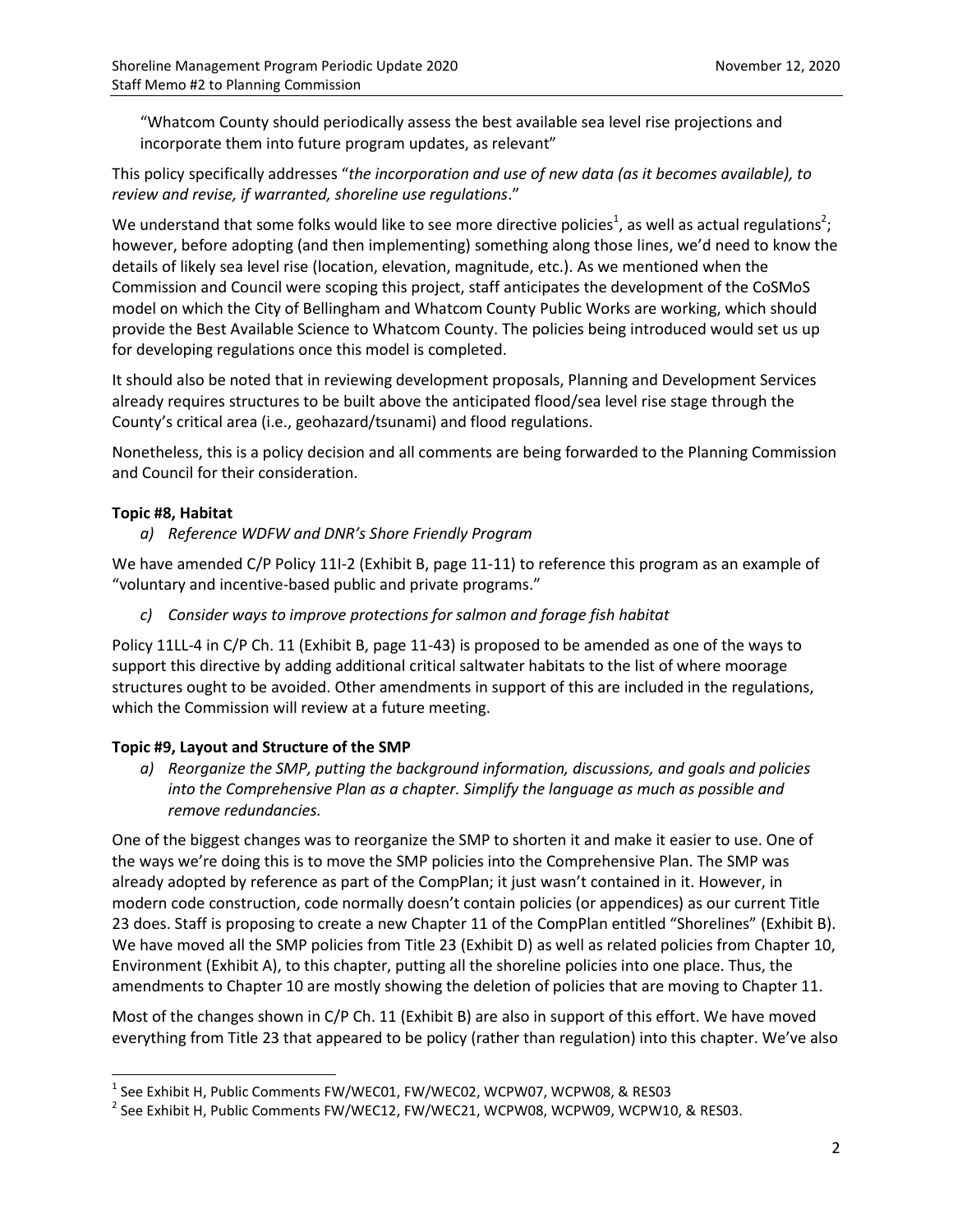put it in the same format as other chapters of the CompPlan, struck redundancies, and corrected grammar and tenses. There are, however a few proposed new policies and/or amendments that we discuss below.

Another major organizational change is to move all permitting regulations to WCC Title 22 (Exhibit E). Title 22 was created a few years ago to eventually contain all of the County's procedures for land use permitting and code administration. However, moving sections to this Title is continuing to occur as we progress through various code amendments (e.g., the annual code scrub, upcoming code enforcement amendments, this SMP update, etc.).

Similarly, since WCC Chapter 16.16 (Exhibit F, Critical Areas) is adopted as part of the SMP, they are to be read together, and where there are redundancies between Ch. 16.16 and Title 23, we are proposing to delete those redundancies in Title 23.

We won't get into the details of proposed amendments to Title 22 or Ch. 16.16 tonight, but will address them in more detail at one of your next meetings.

### **Topic #17, Shoreline Uses**

*a) Revise as necessary any SMP policies or regulations pertaining to the Cherry Point area as directed by Council.*

As the Commission is well aware, in 2018 the Council started a process of amending the policies and regulations related to fossil fuel facilities in the Cherry Point Management Area. The Council hired consultants specifically for this task and it is principally being administered under a separate process. Their amendments affecting C/P Ch. 2 (Land Use), WCC Ch. 16.08 (SEPA), WCC Title 20 (Zoning), and WCC Title 22 (Land Use & Development) have already been reviewed by the Commission. None of the Council's amendments to C/P Ch. 2, WCC Ch. 16.08, or WCC Title 20 affects the documents you're reviewing as part of this SMP Update.

Their amendments to Title 22, however, have been incorporated into Exhibit E, and are being show as new as they are not yet adopted. We have also incorporated the Commission's recommended changes to this specific language, also flagged by comments in the document.

Their amendments also affect WCC Title 23 (Exhibit D) and (by way of this update) C/P Ch. 11 (Exhibit B), and the Commission has not yet reviewed these as they are being processed through this update. As we are proposing to do with the rest of the SMP policies, we're moving the Cherry Point Management Area policies from Title 23 to C/P Ch. 11 (page 11-38). As such, they're not shown as new policies (i.e., no underline) in Exhibit B, but Council's proposed amendments to them are being show in strikeout/ underline. The Commission should review them in preparation for tonight.

Other changes to Title 23 regarding this topic are flagged as Council-proposed language and the Commission should review it, but we'll get into those details when we review that title.

*j) Add standards for live-aboards in marinas.*

Though standards are proposed to be added to Title 23, staff is also proposing to add Policy 11DD-13 to CompPlan Ch. 11 (Exhibit B, page 11-35) to support their additions. (We'll review the standards when we get to Title 23 amendments.)

## **Topic #17, Shoreline Uses**

*f) Update Memorandum of Understanding with Department of Archaeology and Historic Preservation*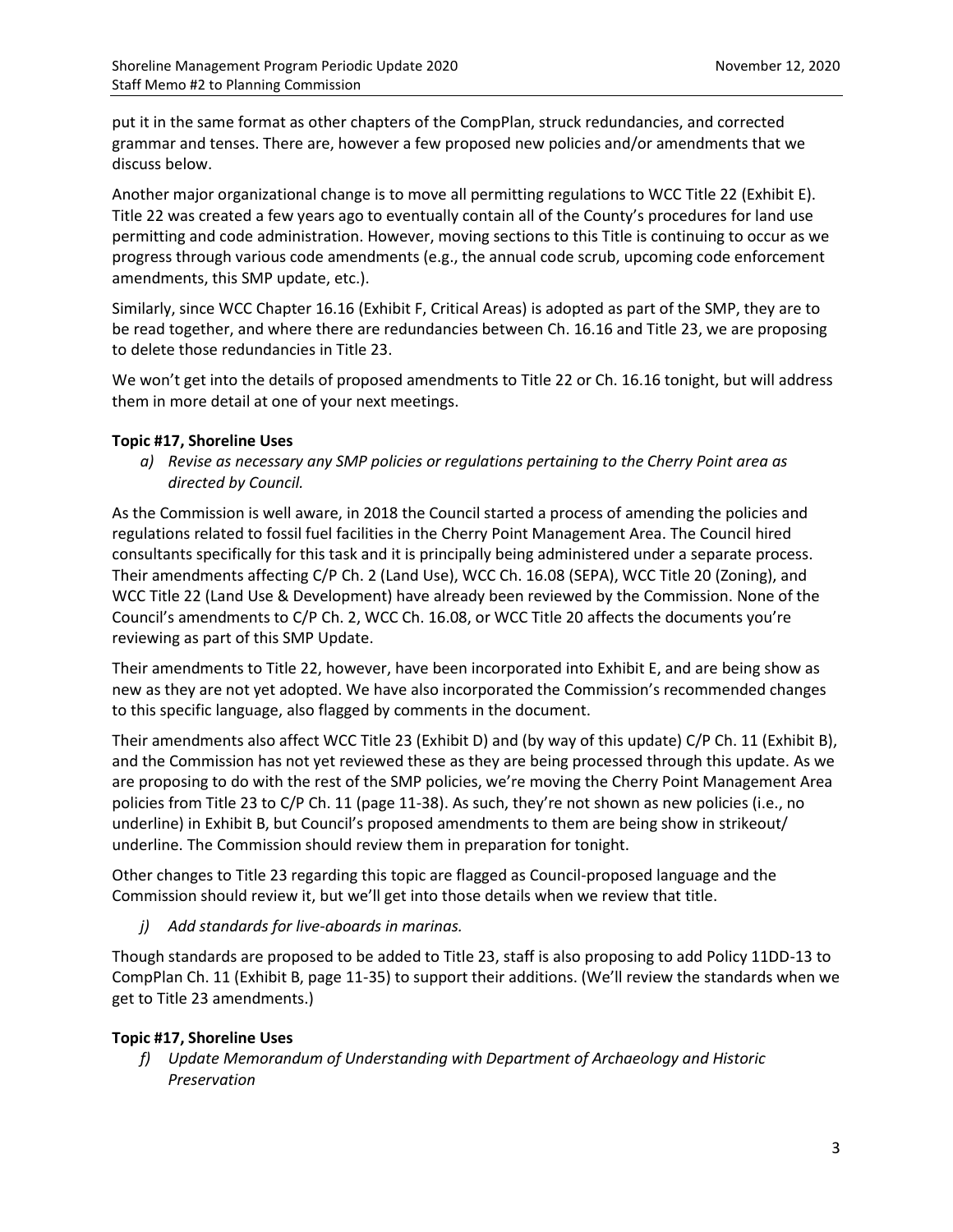Through this update process, staff was not able to actually update the MOU with DAHP and Lummi Nation, as that will take some time and involve many others. But based on the language in it, we are proposing some new policies to the cultural resources sections of both the Overall SMP Goals and Objectives (Exhibit B, page 11-9) and the General Polices (page 11-27) sections (see policies 11G-3, 11G-4, & 11X-9). We are also proposing to revise the regulations, but we'll look at those when we review Title 23. None of these amendments change the way we currently do things, they just clarify our current practices.

## **Topic #19, Water Quality**

*a) Include language/policies about the importance of Lake Whatcom as the source of drinking water for most of the County and the water quality improvement plan (TMDL).*

After reviewing the existing CompPlan, staff believes that it already addresses this issue sufficiently. In Chapter 10, under *Water Resources* (Exhibit A, page 10-11), subsection *Lake Whatcom Watershed Management* (pages 10-22 – 10-25) there are four pages of text describing Lake Whatcom's importance as a source of drinking water and the efforts the County (and City of Bellingham) are under taking to protect it. Under Goal 10-J alone there are 14 specific policies (Policies 10J-1 - 10J-14) regarding protecting Lake Whatcom, and there are numerous other, more generic goals and policies that deal with water quality protection more generically.

## **Topic #21, Marine Resource Lands**

*a) Consider adding a Marine Resource Lands policy section as developed by the Marine Resources Committee*

When the Council amended the CompPlan in 2016 they included a new section entitled "Marine Resource Lands" that contained one goal and one policy that directed staff to assist in developing the section more thoroughly:

## **Goal 8T: Conserve and enhance Whatcom County's marine land base for the long-term and sustainable production of commercial and recreational economic activities.**

Policy 8T-1: Whatcom County will work with committees including but not limited to the Marine Resource Committee, the Shellfish Protection Advisory Committee, and other local marine land experts to create a new section of this chapter to support Goal 8T to be docketed and processed for consideration no later than 2017.

The project was docketed as (PLN2017-00005), and staff worked with these groups to help develop some language, goals, and policies for this section, which is shown as Exhibit C (C/P Ch. 8). However, there was mixed recommendations from the groups who reviewed the language.

- The **Marine Resources Committee** reviewed the proposal at their June 7, 2018, meeting, and after adding Policy 8V-4 (addressing educational efforts and programs) they recommended that the County Council adopt the proposed language.
- The **Birch Bay Watershed and Aquatic Resources Management Committee** (BBWARM) reviewed the proposal at their June 20, 2018, meeting. They recommended that the Council *not* adopt the proposed language. They felt that the new Marine Resource Lands section of the CompPlan was already covered by the existing Shoreline Management Program and that including it would add unnecessary complication/duplication. They recommended that the Council postpone any action on the Marine Resource Lands amendment until the SMP update commenced.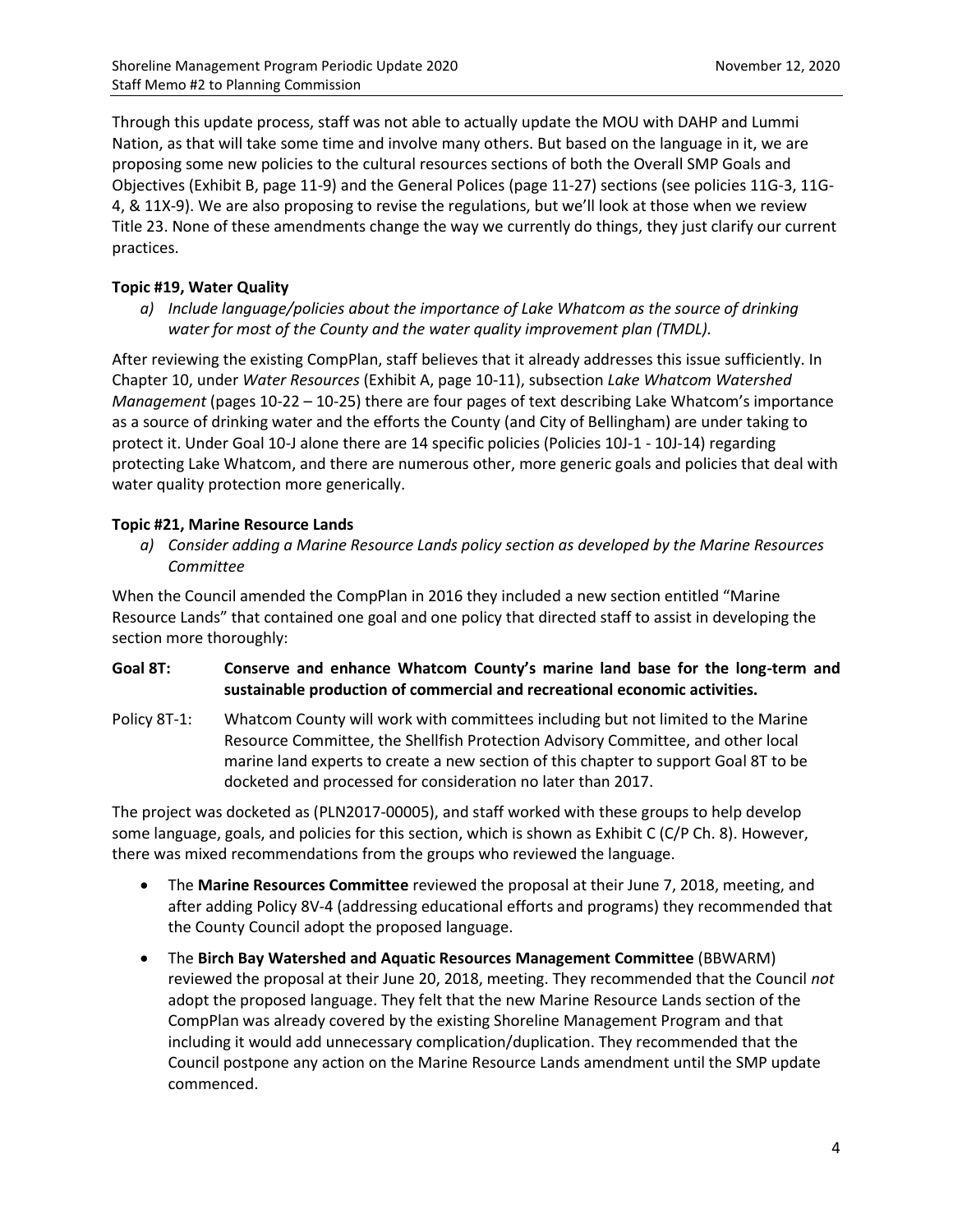- The **Portage/Drayton Shellfish Protection Districts** reviewed the proposal at their July 25, 2018, meeting. However, they did not have a quorum and could not act.
- The **Planning Commission** held a workshop on June 14 and a public hearing on June 28, 2018. They recommended that the Council *not* adopt the Marine Resource Lands proposal. There was concern amongst some of the Commissioners that regulations adopted subsequent to these policies could affect farmers, even though staff explained that it was not our nor CM Weimer's intent to address agricultural runoff. They also thought it would be better to consider this during our SMP update, perhaps incorporating some of the goals and policies into that rather than having a separate section.

When staff brought the project forward to Council's Planning & Development Committee for review they decided to consider it with the (then) upcoming SMP update, which is why it's before you now, again.

## **Out of Scope Amendments**

### **Sustainable Salmon Harvest Goal**

There is a new Policy 10L-19 proposed to be added to Chapter 10 regarding a sustainable salmon harvest goal (Exhibit A, page 11-47). Adding this policy is not a part of the SMP Update *per se*, and in fact was not part of the scope. Rather, it is a policy the Council expressed in interest in adding in support of the fisheries co-manager's Sustainable Salmon Harvest Goal. Adding such a policy was placed on the docket by Council in 2018 (#PLN2018-00010). Rather than process its addition as a separate CompPlan amendment, staff is proposing to add it while we're already amending the CompPlan for the SMP Update. We should note, however, that through the Salmon Recovery Staff Team the fisheries comanagers (WDFW, Lummi Nation, and Nooksack Tribe) are reviewing this draft language and may propose some additional amendment(s) to it. If so, we will inform the Planning Commission later in your review.

## **Additional Issues to Discuss**

After we sent you the first version of Ch. 11 we discovered a few other issues that we'd like to discuss with the Commission:

- 1. Under Industrial and Port Development, Policies 11II1 & 2 read like they were intended to apply in the CPMA, as they talk about deepwater sites, which are only found in Cherry Point. Also, it sounds like the policies were intended to preserve the Cherry Point area for uses requiring deepwater ports. Should they moved to that section, or should we amend the "outside of CPMA" text to apply to all areas, including CPMA? Staff is hesitant to amend anything having to do with Cherry Point given Council's parallel process.
- 2. Under Cherry Point Management Area, Polices 11TT-1(a) & (b), which speak to the purpose of this environment designation, really ought to be moved to the Shoreline Environment Designations, CPMA section. Each of the other designations has their purposes stated therein.
- 3. Under Cherry Point Management Area, Policy 11TT-1(e) reads (cross references updated):

All development that is to be located within the Cherry Point Management Area, as identified in WCC 23.20.020(E), shall be subject to the policies in this subsection and the regulations found in WCC 23.40.125. Development that is to be located within the Cherry Point Management Area shall not be subject to: the General Policies of this chapter; the Shoreline Use and Modification Policies of this chapter, except for those in the Cherry Point Management Area subsection; and the regulations found in Chapter 23.30 WCC and WCC Chapter 23.40, except 23.40.125, unless